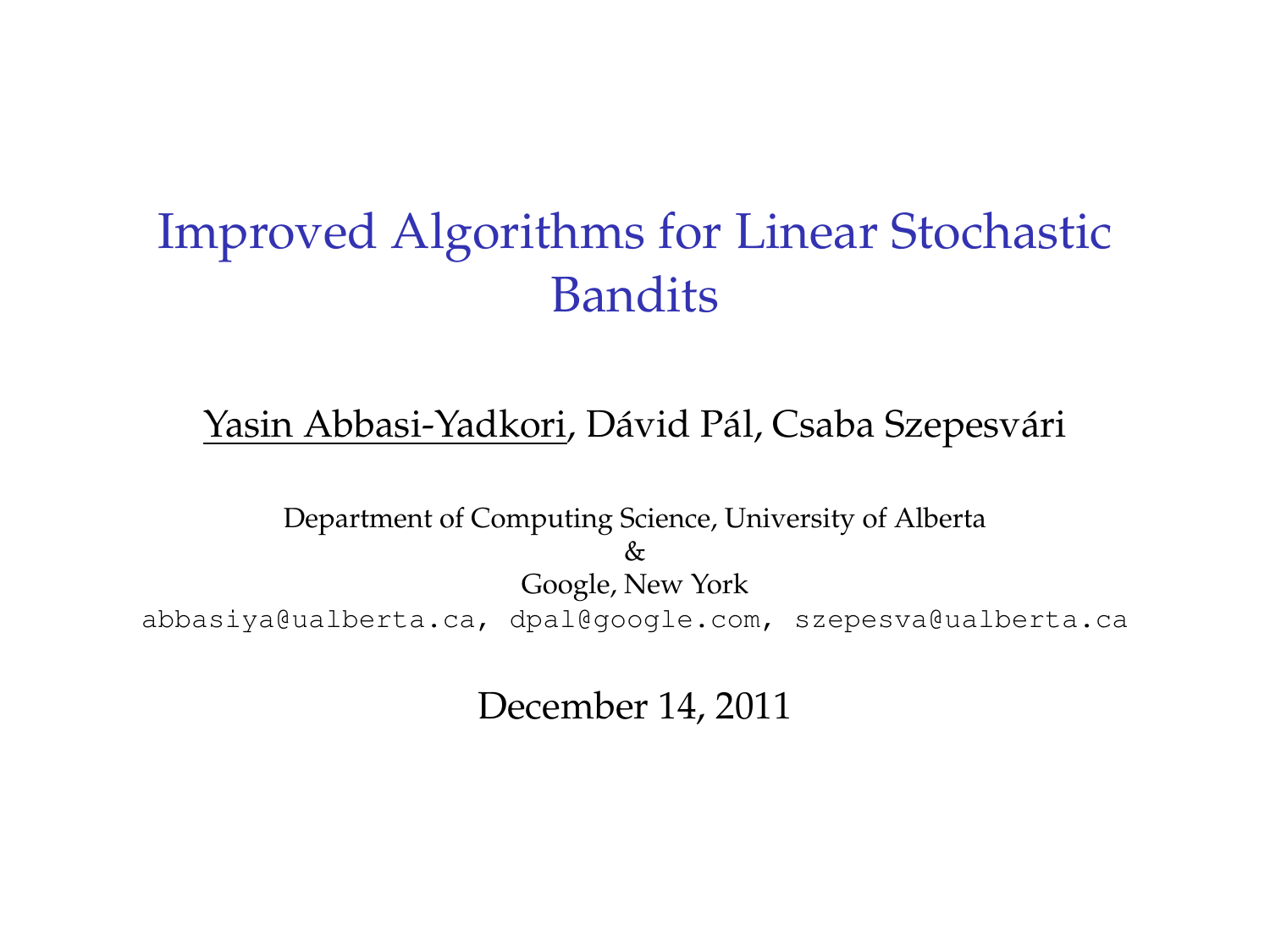### Linear Bandits

In round  $t = 1, 2, \ldots$ 

- ► Choose an action  $X_t$  from a set  $D_t \subset \mathbb{R}^d$ .
- $\blacktriangleright$  Receive a reward *Yt* =  $\langle X_t, \theta_* \rangle + \eta_t$
- $\triangleright$  Goal: Maximize total reward.
- $\triangleright$  Web advertisement, online shortest path, ...
- $\triangleright$  Weights  $θ_*$  are unknown but fixed.  $||θ_*||_2 ≤ S$ .
- ▶ Noise is conditionally *R*-sub-Gaussian i.e.

$$
\forall \gamma \in \mathbb{R} \qquad \mathsf{E}[e^{\gamma \eta_t} \mid X_{1:t}, \eta_{1:t-1}] \leq \exp\left(\frac{\gamma^2 R^2}{2}\right) .
$$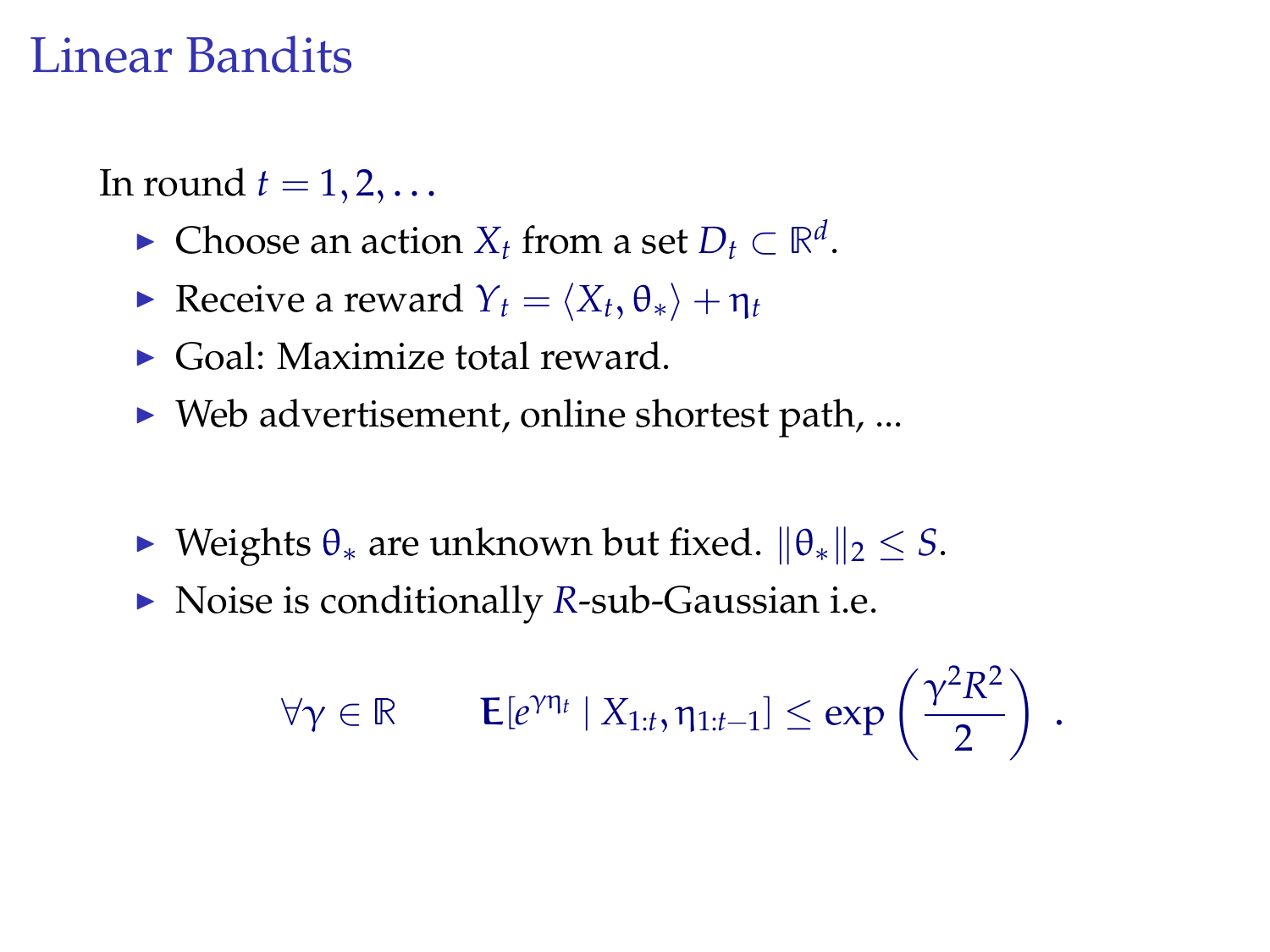# Regret of the Bandit Algorithm

- $\triangleright$  Optimism in the Face of Uncertainty.
- $\triangleright$  Build a confidence set. With probability  $\geq 1 \delta$ ,

$$
\|\widehat{\theta}_t - \theta_*\|_{V_t} \leq R\sqrt{2\ln\left(\tfrac{\det(V_t)^{1/2}}{\delta \det(M)^{1/2}}\right)} + S\sqrt{\lambda}
$$

A tight data dependent confidence set.  $(V_t = \sum_{s=1}^t X_t X_t^\top, \widehat{\theta}_t$ : ridge-regression solution,  $\lambda$ : regularizer.)

Improvements over previous results (Dani et al., 2008):

Worst-case regret:  $O(d \log(n) \sqrt{n \log(n/\delta)}) \rightarrow O(d \log(n))$ √  $\overline{n} + \sqrt{dn \log(n/\delta)}$ 

Problem-dependent regret with "gap" ∆ :  $O(\frac{d^2}{\Lambda})$  $\frac{d^2}{\Delta} \log(n/\delta) \log^2(n)) \rightarrow O(\frac{\log 1/\delta}{\Delta})$  $\frac{d^{2} (1/\delta)}{\Delta} (\log^{2}(n) + d^{2} + d \log n))$